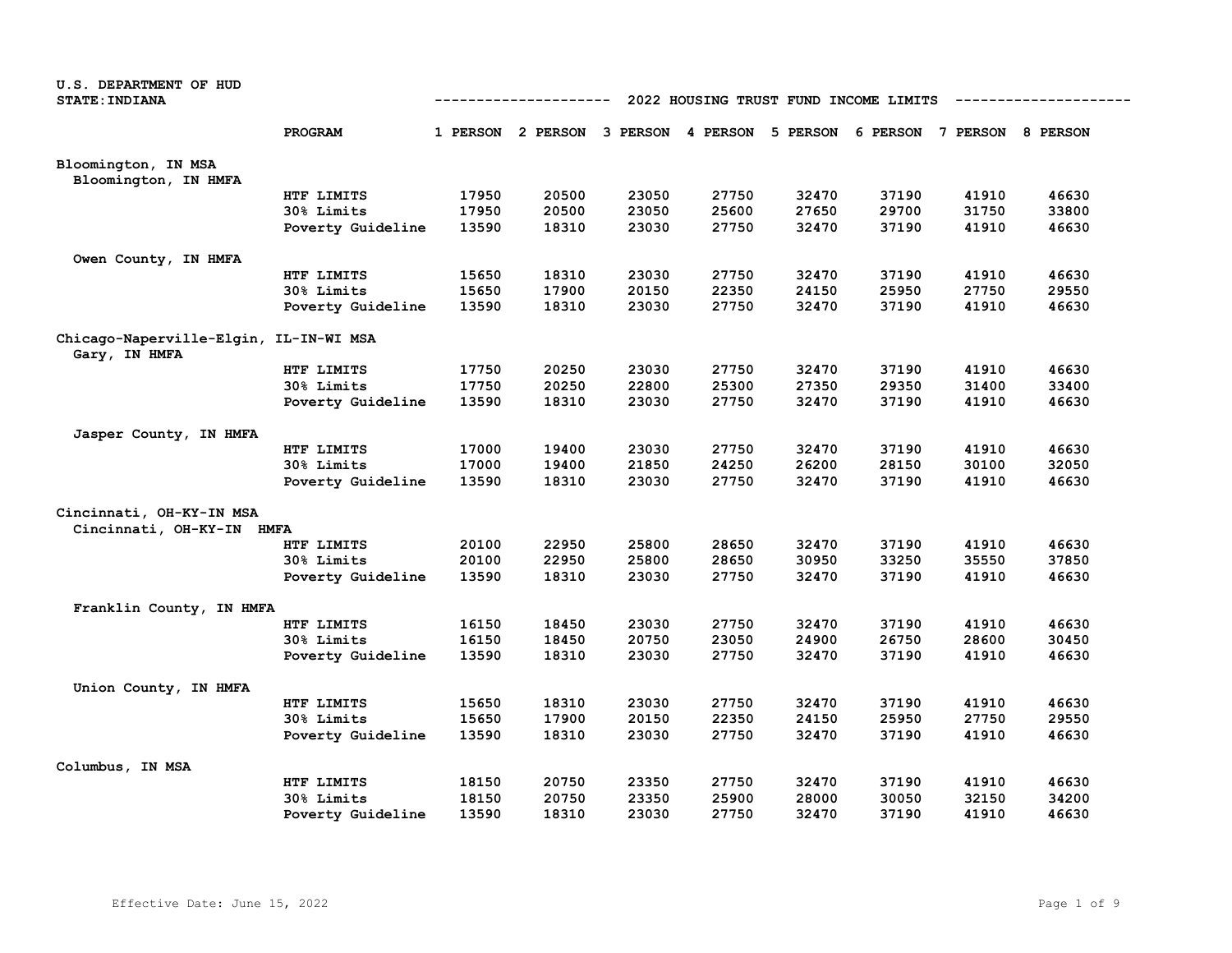| U.S. DEPARTMENT OF HUD<br><b>STATE: INDIANA</b>             |                   | 2022 HOUSING TRUST FUND INCOME LIMITS<br>-----------<br>6 PERSON 7 PERSON 8 PERSON<br>1 PERSON 2 PERSON 3 PERSON 4 PERSON |       |       |       |          |       |       |       |  |
|-------------------------------------------------------------|-------------------|---------------------------------------------------------------------------------------------------------------------------|-------|-------|-------|----------|-------|-------|-------|--|
|                                                             | PROGRAM           |                                                                                                                           |       |       |       | 5 PERSON |       |       |       |  |
| Elkhart-Goshen, IN MSA                                      |                   |                                                                                                                           |       |       |       |          |       |       |       |  |
|                                                             | HTF LIMITS        | 15900                                                                                                                     | 18310 | 23030 | 27750 | 32470    | 37190 | 41910 | 46630 |  |
|                                                             | 30% Limits        | 15900                                                                                                                     | 18150 | 20400 | 22650 | 24500    | 26300 | 28100 | 29900 |  |
|                                                             | Poverty Guideline | 13590                                                                                                                     | 18310 | 23030 | 27750 | 32470    | 37190 | 41910 | 46630 |  |
| Evansville, IN-KY MSA                                       |                   |                                                                                                                           |       |       |       |          |       |       |       |  |
|                                                             | HTF LIMITS        | 17600                                                                                                                     | 20100 | 23030 | 27750 | 32470    | 37190 | 41910 | 46630 |  |
|                                                             | 30% Limits        | 17600                                                                                                                     | 20100 | 22600 | 25100 | 27150    | 29150 | 31150 | 33150 |  |
|                                                             | Poverty Guideline | 13590                                                                                                                     | 18310 | 23030 | 27750 | 32470    | 37190 | 41910 | 46630 |  |
| Fort Wayne, IN MSA                                          |                   |                                                                                                                           |       |       |       |          |       |       |       |  |
|                                                             | HTF LIMITS        | 16650                                                                                                                     | 19000 | 23030 | 27750 | 32470    | 37190 | 41910 | 46630 |  |
|                                                             | 30% Limits        | 16650                                                                                                                     | 19000 | 21400 | 23750 | 25650    | 27550 | 29450 | 31350 |  |
|                                                             | Poverty Guideline | 13590                                                                                                                     | 18310 | 23030 | 27750 | 32470    | 37190 | 41910 | 46630 |  |
| Indianapolis-Carmel-Anderson, IN MSA<br>Anderson, IN HMFA   |                   |                                                                                                                           |       |       |       |          |       |       |       |  |
|                                                             | HTF LIMITS        | 15700                                                                                                                     | 18310 | 23030 | 27750 | 32470    | 37190 | 41910 | 46630 |  |
|                                                             | 30% Limits        | 15700                                                                                                                     | 17950 | 20200 | 22400 | 24200    | 26000 | 27800 | 29600 |  |
|                                                             | Poverty Guideline | 13590                                                                                                                     | 18310 | 23030 | 27750 | 32470    | 37190 | 41910 | 46630 |  |
| Indianapolis-Carmel, IN HMFA                                |                   |                                                                                                                           |       |       |       |          |       |       |       |  |
|                                                             | HTF LIMITS        | 19200                                                                                                                     | 21950 | 24700 | 27750 | 32470    | 37190 | 41910 | 46630 |  |
|                                                             | 30% Limits        | 19200                                                                                                                     | 21950 | 24700 | 27400 | 29600    | 31800 | 34000 | 36200 |  |
|                                                             | Poverty Guideline | 13590                                                                                                                     | 18310 | 23030 | 27750 | 32470    | 37190 | 41910 | 46630 |  |
| Putnam County, IN HMFA                                      |                   |                                                                                                                           |       |       |       |          |       |       |       |  |
|                                                             | HTF LIMITS        | 16950                                                                                                                     | 19400 | 23030 | 27750 | 32470    | 37190 | 41910 | 46630 |  |
|                                                             | 30% Limits        | 16950                                                                                                                     | 19400 | 21800 | 24200 | 26150    | 28100 | 30050 | 31950 |  |
|                                                             | Poverty Guideline | 13590                                                                                                                     | 18310 | 23030 | 27750 | 32470    | 37190 | 41910 | 46630 |  |
| Kokomo, IN MSA                                              |                   |                                                                                                                           |       |       |       |          |       |       |       |  |
|                                                             | HTF LIMITS        | 15650                                                                                                                     | 18310 | 23030 | 27750 | 32470    | 37190 | 41910 | 46630 |  |
|                                                             | 30% Limits        | 15650                                                                                                                     | 17900 | 20150 | 22350 | 24150    | 25950 | 27750 | 29550 |  |
|                                                             | Poverty Guideline | 13590                                                                                                                     | 18310 | 23030 | 27750 | 32470    | 37190 | 41910 | 46630 |  |
| Lafayette-West Lafayette, IN MSA<br>Carroll County, IN HMFA |                   |                                                                                                                           |       |       |       |          |       |       |       |  |
|                                                             | HTF LIMITS        | 15650                                                                                                                     | 18310 | 23030 | 27750 | 32470    | 37190 | 41910 | 46630 |  |
|                                                             | 30% Limits        | 15650                                                                                                                     | 17900 | 20150 | 22350 | 24150    | 25950 | 27750 | 29550 |  |
|                                                             | Poverty Guideline | 13590                                                                                                                     | 18310 | 23030 | 27750 | 32470    | 37190 | 41910 | 46630 |  |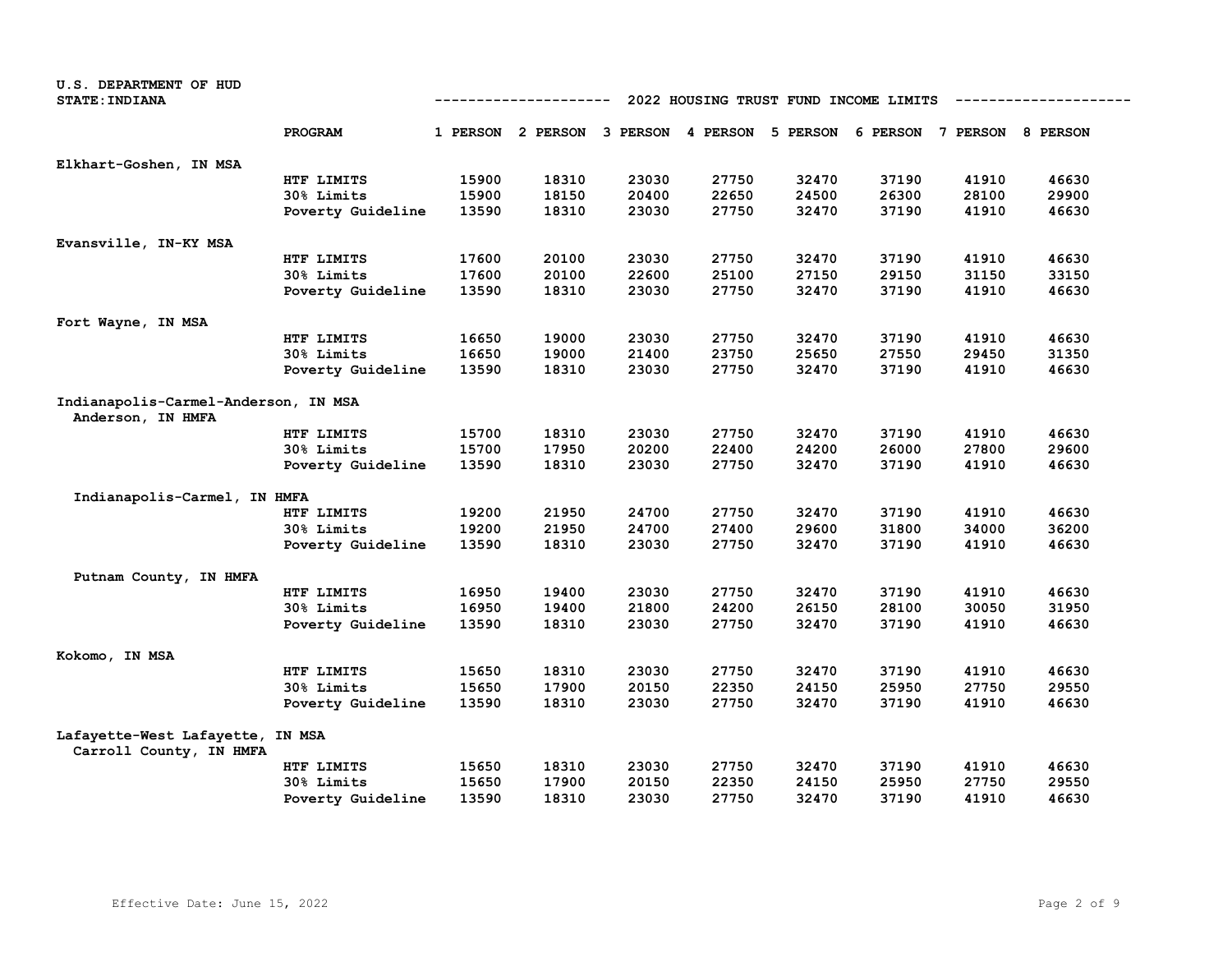| <b>U.S. DEPARTMENT OF HUD</b>          |                   |       |                   |       |                   |          |                                       |                   |       |
|----------------------------------------|-------------------|-------|-------------------|-------|-------------------|----------|---------------------------------------|-------------------|-------|
| <b>STATE: INDIANA</b>                  |                   |       | -----------       |       |                   |          | 2022 HOUSING TRUST FUND INCOME LIMITS |                   |       |
|                                        | PROGRAM           |       | 1 PERSON 2 PERSON |       | 3 PERSON 4 PERSON | 5 PERSON | 6 PERSON                              | 7 PERSON 8 PERSON |       |
| Lafayette-West Lafayette, IN HMFA      |                   |       |                   |       |                   |          |                                       |                   |       |
|                                        | HTF LIMITS        | 16650 | 19000             | 23030 | 27750             | 32470    | 37190                                 | 41910             | 46630 |
|                                        | 30% Limits        | 16650 | 19000             | 21400 | 23750             | 25650    | 27550                                 | 29450             | 31350 |
|                                        | Poverty Guideline | 13590 | 18310             | 23030 | 27750             | 32470    | 37190                                 | 41910             | 46630 |
| Warren County, IN HMFA                 |                   |       |                   |       |                   |          |                                       |                   |       |
|                                        | HTF LIMITS        | 16700 | 19100             | 23030 | 27750             | 32470    | 37190                                 | 41910             | 46630 |
|                                        | 30% Limits        | 16700 | 19100             | 21500 | 23850             | 25800    | 27700                                 | 29600             | 31500 |
|                                        | Poverty Guideline | 13590 | 18310             | 23030 | 27750             | 32470    | 37190                                 | 41910             | 46630 |
| Louisville/Jefferson County, KY-IN MSA |                   |       |                   |       |                   |          |                                       |                   |       |
| Louisville, KY-IN HMFA                 |                   |       |                   |       |                   |          |                                       |                   |       |
|                                        | HTF LIMITS        | 17800 | 20350             | 23030 | 27750             | 32470    | 37190                                 | 41910             | 46630 |
|                                        | 30% Limits        | 17800 | 20350             | 22900 | 25400             | 27450    | 29500                                 | 31500             | 33550 |
|                                        | Poverty Guideline | 13590 | 18310             | 23030 | 27750             | 32470    | 37190                                 | 41910             | 46630 |
| Washington County, IN HMFA             |                   |       |                   |       |                   |          |                                       |                   |       |
|                                        | HTF LIMITS        | 15650 | 18310             | 23030 | 27750             | 32470    | 37190                                 | 41910             | 46630 |
|                                        | 30% Limits        | 15650 | 17900             | 20150 | 22350             | 24150    | 25950                                 | 27750             | 29550 |
|                                        | Poverty Guideline | 13590 | 18310             | 23030 | 27750             | 32470    | 37190                                 | 41910             | 46630 |
| Michigan City-La Porte, IN MSA         |                   |       |                   |       |                   |          |                                       |                   |       |
|                                        | HTF LIMITS        | 16100 | 18400             | 23030 | 27750             | 32470    | 37190                                 | 41910             | 46630 |
|                                        | 30% Limits        | 16100 | 18400             | 20700 | 23000             | 24850    | 26700                                 | 28550             | 30400 |
|                                        | Poverty Guideline | 13590 | 18310             | 23030 | 27750             | 32470    | 37190                                 | 41910             | 46630 |
| Muncie, IN MSA                         |                   |       |                   |       |                   |          |                                       |                   |       |
|                                        | HTF LIMITS        | 15650 | 18310             | 23030 | 27750             | 32470    | 37190                                 | 41910             | 46630 |
|                                        | 30% Limits        | 15650 | 17900             | 20150 | 22350             | 24150    | 25950                                 | 27750             | 29550 |
|                                        | Poverty Guideline | 13590 | 18310             | 23030 | 27750             | 32470    | 37190                                 | 41910             | 46630 |
| South Bend-Mishawaka, IN-MI MSA        |                   |       |                   |       |                   |          |                                       |                   |       |
| South Bend-Mishawaka, IN HMFA          |                   |       |                   |       |                   |          |                                       |                   |       |
|                                        | HTF LIMITS        | 16400 | 18750             | 23030 | 27750             | 32470    | 37190                                 | 41910             | 46630 |
|                                        | 30% Limits        | 16400 | 18750             | 21100 | 23400             | 25300    | 27150                                 | 29050             | 30900 |
|                                        | Poverty Guideline | 13590 | 18310             | 23030 | 27750             | 32470    | 37190                                 | 41910             | 46630 |
| Terre Haute, IN MSA                    |                   |       |                   |       |                   |          |                                       |                   |       |
| Parke County, IN HMFA                  |                   |       |                   |       |                   |          |                                       |                   |       |
|                                        | HTF LIMITS        | 15650 | 18310             | 23030 | 27750             | 32470    | 37190                                 | 41910             | 46630 |
|                                        | 30% Limits        | 15650 | 17900             | 20150 | 22350             | 24150    | 25950                                 | 27750             | 29550 |
|                                        | Poverty Guideline | 13590 | 18310             | 23030 | 27750             | 32470    | 37190                                 | 41910             | 46630 |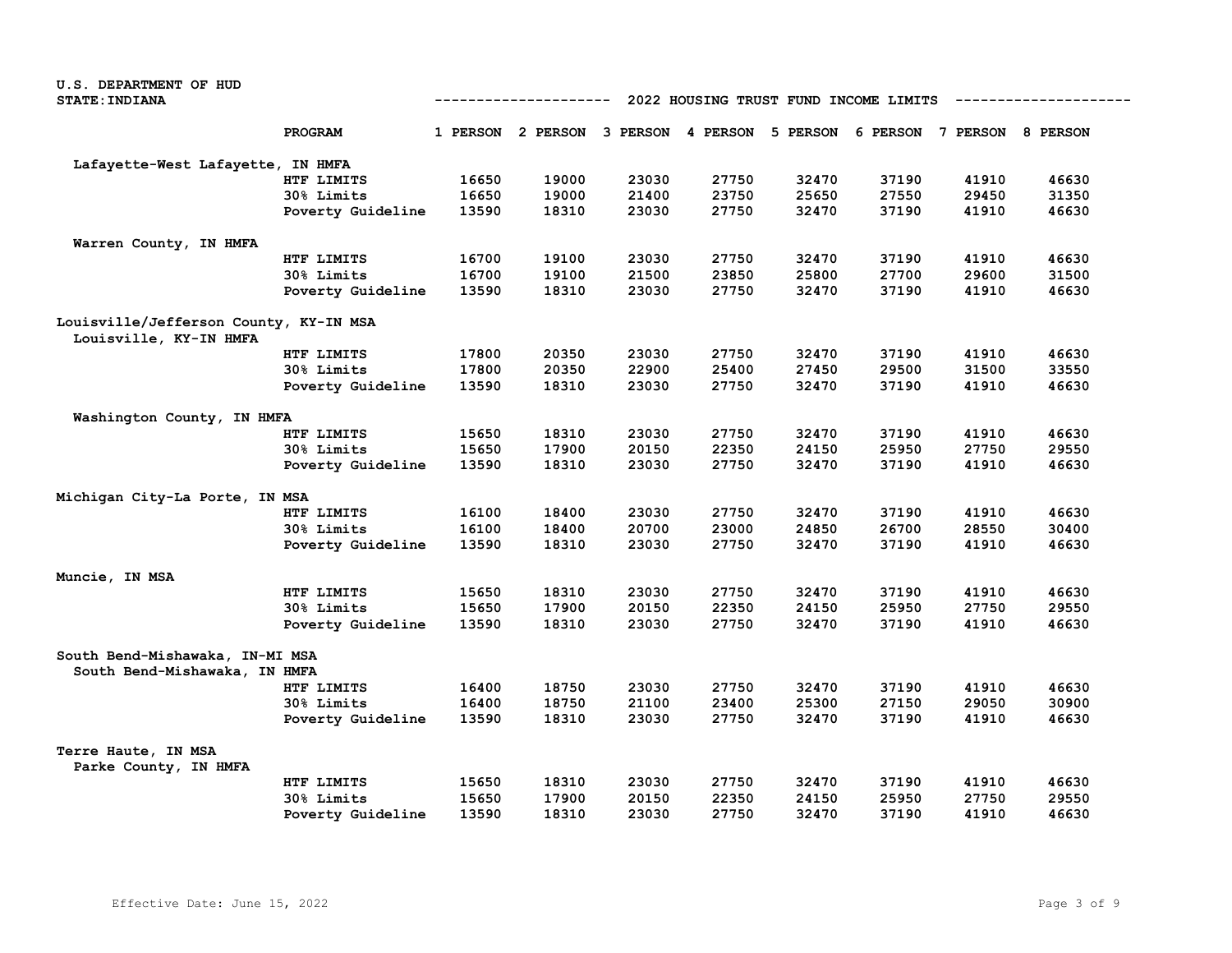| U.S. DEPARTMENT OF HUD<br><b>STATE: INDIANA</b> |                   |       | ------------                                                            |       |       | 2022 HOUSING TRUST FUND INCOME LIMITS |       |       |       |
|-------------------------------------------------|-------------------|-------|-------------------------------------------------------------------------|-------|-------|---------------------------------------|-------|-------|-------|
|                                                 |                   |       |                                                                         |       |       |                                       |       |       |       |
|                                                 | PROGRAM           |       | 1 PERSON 2 PERSON 3 PERSON 4 PERSON 5 PERSON 6 PERSON 7 PERSON 8 PERSON |       |       |                                       |       |       |       |
| Sullivan County, IN HMFA                        |                   |       |                                                                         |       |       |                                       |       |       |       |
|                                                 | HTF LIMITS        | 15650 | 18310                                                                   | 23030 | 27750 | 32470                                 | 37190 | 41910 | 46630 |
|                                                 | 30% Limits        | 15650 | 17900                                                                   | 20150 | 22350 | 24150                                 | 25950 | 27750 | 29550 |
|                                                 | Poverty Guideline | 13590 | 18310                                                                   | 23030 | 27750 | 32470                                 | 37190 | 41910 | 46630 |
| Terre Haute, IN HMFA                            |                   |       |                                                                         |       |       |                                       |       |       |       |
|                                                 | HTF LIMITS        | 15650 | 18310                                                                   | 23030 | 27750 | 32470                                 | 37190 | 41910 | 46630 |
|                                                 | 30% Limits        | 15650 | 17900                                                                   | 20150 | 22350 | 24150                                 | 25950 | 27750 | 29550 |
|                                                 | Poverty Guideline | 13590 | 18310                                                                   | 23030 | 27750 | 32470                                 | 37190 | 41910 | 46630 |
| Adams County, IN                                |                   |       |                                                                         |       |       |                                       |       |       |       |
|                                                 | HTF LIMITS        | 15650 | 18310                                                                   | 23030 | 27750 | 32470                                 | 37190 | 41910 | 46630 |
|                                                 | 30% Limits        | 15650 | 17900                                                                   | 20150 | 22350 | 24150                                 | 25950 | 27750 | 29550 |
|                                                 | Poverty Guideline | 13590 | 18310                                                                   | 23030 | 27750 | 32470                                 | 37190 | 41910 | 46630 |
| Blackford County, IN                            |                   |       |                                                                         |       |       |                                       |       |       |       |
|                                                 | HTF LIMITS        | 15650 | 18310                                                                   | 23030 | 27750 | 32470                                 | 37190 | 41910 | 46630 |
|                                                 | 30% Limits        | 15650 | 17900                                                                   | 20150 | 22350 | 24150                                 | 25950 | 27750 | 29550 |
|                                                 | Poverty Guideline | 13590 | 18310                                                                   | 23030 | 27750 | 32470                                 | 37190 | 41910 | 46630 |
| Cass County, IN                                 |                   |       |                                                                         |       |       |                                       |       |       |       |
|                                                 | HTF LIMITS        | 15650 | 18310                                                                   | 23030 | 27750 | 32470                                 | 37190 | 41910 | 46630 |
|                                                 | 30% Limits        | 15650 | 17900                                                                   | 20150 | 22350 | 24150                                 | 25950 | 27750 | 29550 |
|                                                 | Poverty Guideline | 13590 | 18310                                                                   | 23030 | 27750 | 32470                                 | 37190 | 41910 | 46630 |
| Clinton County, IN                              |                   |       |                                                                         |       |       |                                       |       |       |       |
|                                                 | HTF LIMITS        | 15650 | 18310                                                                   | 23030 | 27750 | 32470                                 | 37190 | 41910 | 46630 |
|                                                 | 30% Limits        | 15650 | 17900                                                                   | 20150 | 22350 | 24150                                 | 25950 | 27750 | 29550 |
|                                                 | Poverty Guideline | 13590 | 18310                                                                   | 23030 | 27750 | 32470                                 | 37190 | 41910 | 46630 |
| Crawford County, IN                             |                   |       |                                                                         |       |       |                                       |       |       |       |
|                                                 | HTF LIMITS        | 15650 | 18310                                                                   | 23030 | 27750 | 32470                                 | 37190 | 41910 | 46630 |
|                                                 | 30% Limits        | 15650 | 17900                                                                   | 20150 | 22350 | 24150                                 | 25950 | 27750 | 29550 |
|                                                 | Poverty Guideline | 13590 | 18310                                                                   | 23030 | 27750 | 32470                                 | 37190 | 41910 | 46630 |
| Daviess County, IN                              |                   |       |                                                                         |       |       |                                       |       |       |       |
|                                                 | HTF LIMITS        | 15650 | 18310                                                                   | 23030 | 27750 | 32470                                 | 37190 | 41910 | 46630 |
|                                                 | 30% Limits        | 15650 | 17900                                                                   | 20150 | 22350 | 24150                                 | 25950 | 27750 | 29550 |
|                                                 | Poverty Guideline | 13590 | 18310                                                                   | 23030 | 27750 | 32470                                 | 37190 | 41910 | 46630 |
| DeKalb County, IN                               |                   |       |                                                                         |       |       |                                       |       |       |       |
|                                                 | HTF LIMITS        | 15950 | 18310                                                                   | 23030 | 27750 | 32470                                 | 37190 | 41910 | 46630 |
|                                                 | 30% Limits        | 15950 | 18200                                                                   | 20500 | 22750 | 24600                                 | 26400 | 28250 | 30050 |
|                                                 | Poverty Guideline | 13590 | 18310                                                                   | 23030 | 27750 | 32470                                 | 37190 | 41910 | 46630 |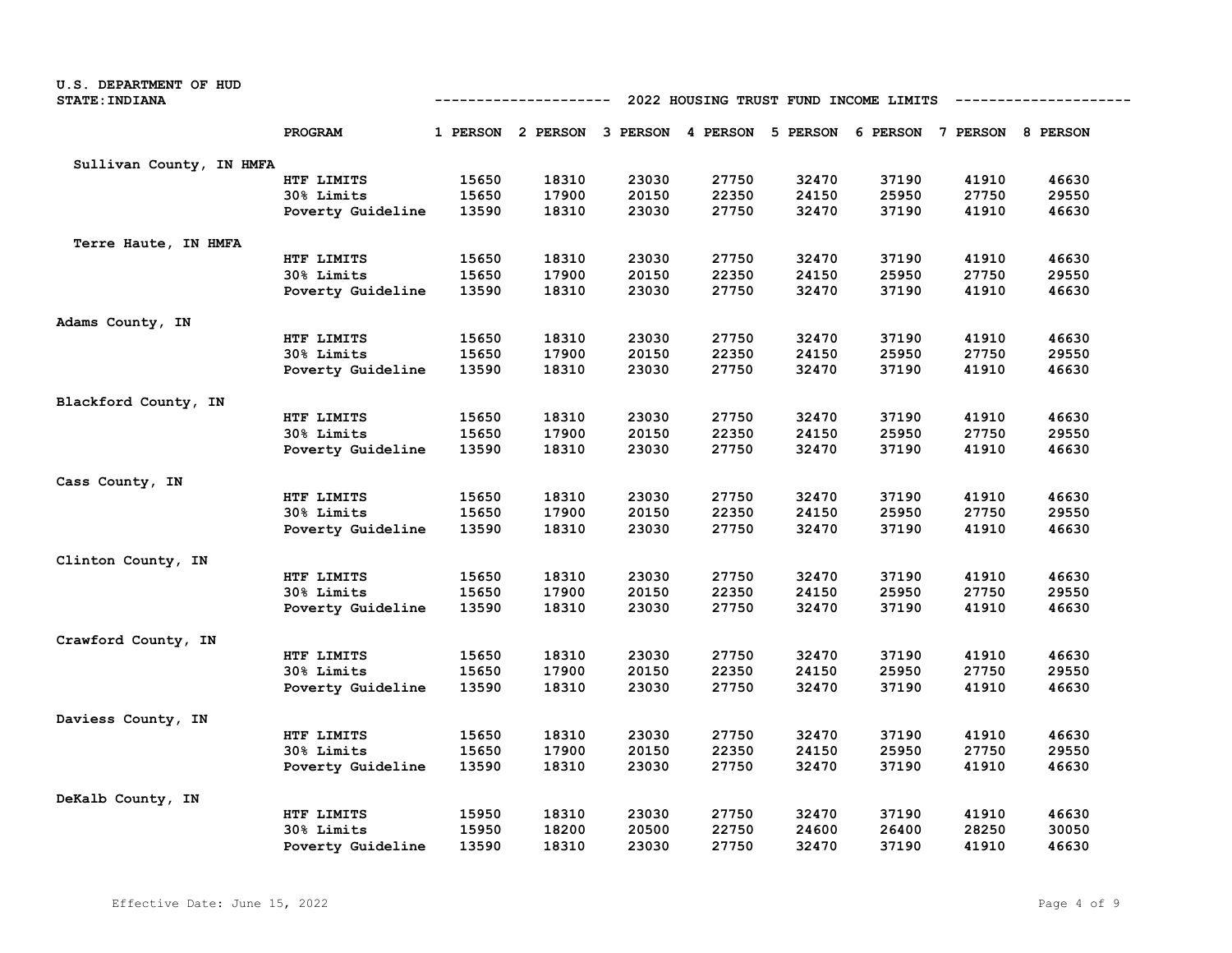| U.S. DEPARTMENT OF HUD<br><b>STATE: INDIANA</b> |                   | 2022 HOUSING TRUST FUND INCOME LIMITS<br>---------- |                                                                         |       |       |       |       |       |       |
|-------------------------------------------------|-------------------|-----------------------------------------------------|-------------------------------------------------------------------------|-------|-------|-------|-------|-------|-------|
|                                                 | PROGRAM           |                                                     | 1 PERSON 2 PERSON 3 PERSON 4 PERSON 5 PERSON 6 PERSON 7 PERSON 8 PERSON |       |       |       |       |       |       |
| Decatur County, IN                              |                   |                                                     |                                                                         |       |       |       |       |       |       |
|                                                 | HTF LIMITS        | 15650                                               | 18310                                                                   | 23030 | 27750 | 32470 | 37190 | 41910 | 46630 |
|                                                 | 30% Limits        | 15650                                               | 17900                                                                   | 20150 | 22350 | 24150 | 25950 | 27750 | 29550 |
|                                                 | Poverty Guideline | 13590                                               | 18310                                                                   | 23030 | 27750 | 32470 | 37190 | 41910 | 46630 |
| Dubois County, IN                               |                   |                                                     |                                                                         |       |       |       |       |       |       |
|                                                 | HTF LIMITS        | 17400                                               | 19900                                                                   | 23030 | 27750 | 32470 | 37190 | 41910 | 46630 |
|                                                 | 30% Limits        | 17400                                               | 19900                                                                   | 22400 | 24850 | 26850 | 28850 | 30850 | 32850 |
|                                                 | Poverty Guideline | 13590                                               | 18310                                                                   | 23030 | 27750 | 32470 | 37190 | 41910 | 46630 |
| Fayette County, IN                              |                   |                                                     |                                                                         |       |       |       |       |       |       |
|                                                 | HTF LIMITS        | 15650                                               | 18310                                                                   | 23030 | 27750 | 32470 | 37190 | 41910 | 46630 |
|                                                 | 30% Limits        | 15650                                               | 17900                                                                   | 20150 | 22350 | 24150 | 25950 | 27750 | 29550 |
|                                                 | Poverty Guideline | 13590                                               | 18310                                                                   | 23030 | 27750 | 32470 | 37190 | 41910 | 46630 |
| Fountain County, IN                             |                   |                                                     |                                                                         |       |       |       |       |       |       |
|                                                 | HTF LIMITS        | 15650                                               | 18310                                                                   | 23030 | 27750 | 32470 | 37190 | 41910 | 46630 |
|                                                 | 30% Limits        | 15650                                               | 17900                                                                   | 20150 | 22350 | 24150 | 25950 | 27750 | 29550 |
|                                                 | Poverty Guideline | 13590                                               | 18310                                                                   | 23030 | 27750 | 32470 | 37190 | 41910 | 46630 |
| Fulton County, IN                               |                   |                                                     |                                                                         |       |       |       |       |       |       |
|                                                 | HTF LIMITS        | 15650                                               | 18310                                                                   | 23030 | 27750 | 32470 | 37190 | 41910 | 46630 |
|                                                 | 30% Limits        | 15650                                               | 17900                                                                   | 20150 | 22350 | 24150 | 25950 | 27750 | 29550 |
|                                                 | Poverty Guideline | 13590                                               | 18310                                                                   | 23030 | 27750 | 32470 | 37190 | 41910 | 46630 |
| Gibson County, IN                               |                   |                                                     |                                                                         |       |       |       |       |       |       |
|                                                 | HTF LIMITS        | 16650                                               | 19000                                                                   | 23030 | 27750 | 32470 | 37190 | 41910 | 46630 |
|                                                 | 30% Limits        | 16650                                               | 19000                                                                   | 21400 | 23750 | 25650 | 27550 | 29450 | 31350 |
|                                                 | Poverty Guideline | 13590                                               | 18310                                                                   | 23030 | 27750 | 32470 | 37190 | 41910 | 46630 |
| Grant County, IN                                |                   |                                                     |                                                                         |       |       |       |       |       |       |
|                                                 | HTF LIMITS        | 15650                                               | 18310                                                                   | 23030 | 27750 | 32470 | 37190 | 41910 | 46630 |
|                                                 | <b>30% Limits</b> | 15650                                               | 17900                                                                   | 20150 | 22350 | 24150 | 25950 | 27750 | 29550 |
|                                                 | Poverty Guideline | 13590                                               | 18310                                                                   | 23030 | 27750 | 32470 | 37190 | 41910 | 46630 |
| Greene County, IN                               |                   |                                                     |                                                                         |       |       |       |       |       |       |
|                                                 | HTF LIMITS        | 15650                                               | 18310                                                                   | 23030 | 27750 | 32470 | 37190 | 41910 | 46630 |
|                                                 | 30% Limits        | 15650                                               | 17900                                                                   | 20150 | 22350 | 24150 | 25950 | 27750 | 29550 |
|                                                 | Poverty Guideline | 13590                                               | 18310                                                                   | 23030 | 27750 | 32470 | 37190 | 41910 | 46630 |
| Henry County, IN                                |                   |                                                     |                                                                         |       |       |       |       |       |       |
|                                                 | HTF LIMITS        | 15650                                               | 18310                                                                   | 23030 | 27750 | 32470 | 37190 | 41910 | 46630 |
|                                                 | 30% Limits        | 15650                                               | 17900                                                                   | 20150 | 22350 | 24150 | 25950 | 27750 | 29550 |
|                                                 | Poverty Guideline | 13590                                               | 18310                                                                   | 23030 | 27750 | 32470 | 37190 | 41910 | 46630 |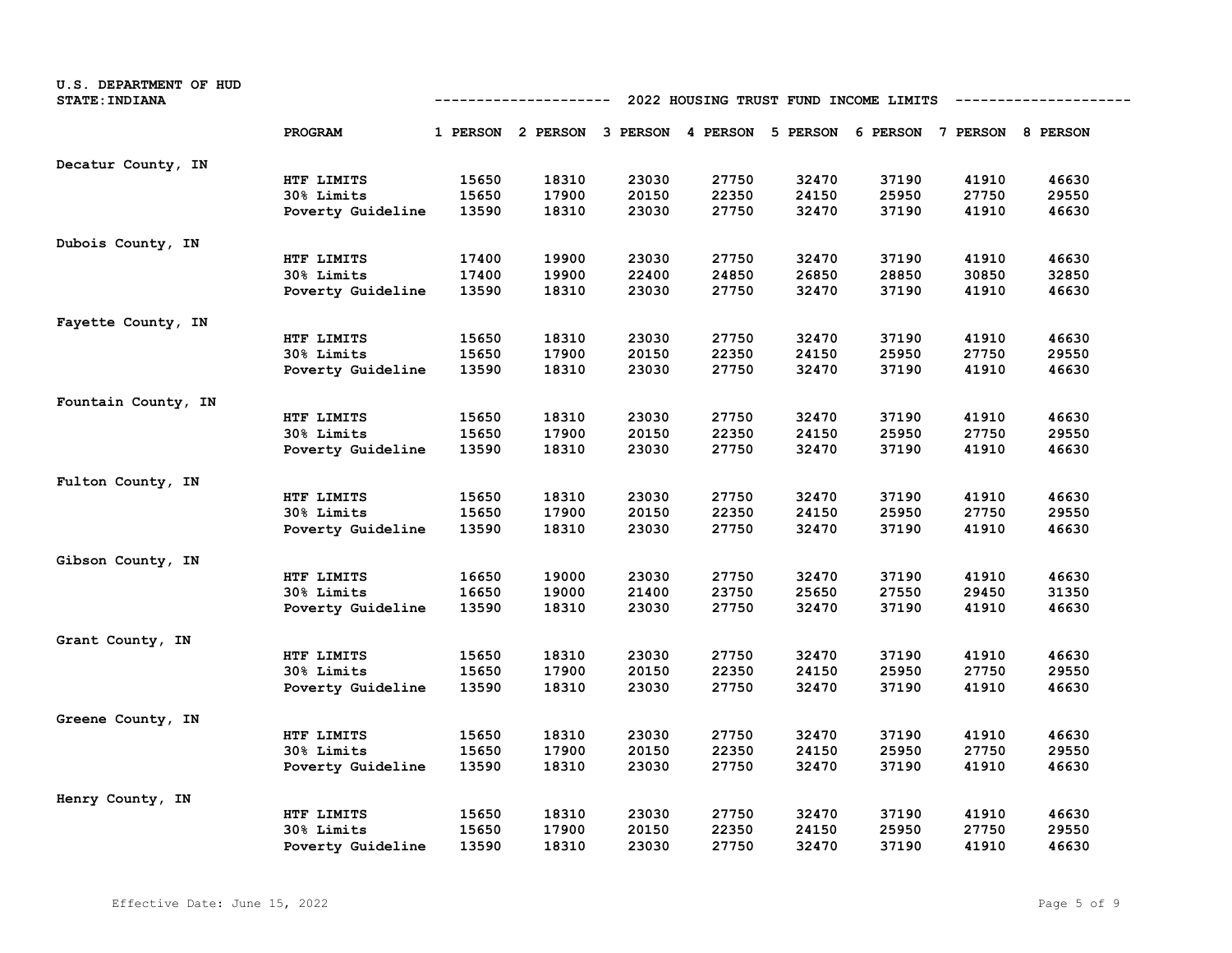| U.S. DEPARTMENT OF HUD<br><b>STATE: INDIANA</b> |                   | 2022 HOUSING TRUST FUND INCOME LIMITS<br>---------- |                                                                         |       |       |       |       |       |       |
|-------------------------------------------------|-------------------|-----------------------------------------------------|-------------------------------------------------------------------------|-------|-------|-------|-------|-------|-------|
|                                                 | PROGRAM           |                                                     | 1 PERSON 2 PERSON 3 PERSON 4 PERSON 5 PERSON 6 PERSON 7 PERSON 8 PERSON |       |       |       |       |       |       |
| Huntington County, IN                           |                   |                                                     |                                                                         |       |       |       |       |       |       |
|                                                 | HTF LIMITS        | 15650                                               | 18310                                                                   | 23030 | 27750 | 32470 | 37190 | 41910 | 46630 |
|                                                 | 30% Limits        | 15650                                               | 17900                                                                   | 20150 | 22350 | 24150 | 25950 | 27750 | 29550 |
|                                                 | Poverty Guideline | 13590                                               | 18310                                                                   | 23030 | 27750 | 32470 | 37190 | 41910 | 46630 |
| Jackson County, IN                              |                   |                                                     |                                                                         |       |       |       |       |       |       |
|                                                 | HTF LIMITS        | 15650                                               | 18310                                                                   | 23030 | 27750 | 32470 | 37190 | 41910 | 46630 |
|                                                 | 30% Limits        | 15650                                               | 17900                                                                   | 20150 | 22350 | 24150 | 25950 | 27750 | 29550 |
|                                                 | Poverty Guideline | 13590                                               | 18310                                                                   | 23030 | 27750 | 32470 | 37190 | 41910 | 46630 |
| Jay County, IN                                  |                   |                                                     |                                                                         |       |       |       |       |       |       |
|                                                 | HTF LIMITS        | 15650                                               | 18310                                                                   | 23030 | 27750 | 32470 | 37190 | 41910 | 46630 |
|                                                 | 30% Limits        | 15650                                               | 17900                                                                   | 20150 | 22350 | 24150 | 25950 | 27750 | 29550 |
|                                                 | Poverty Guideline | 13590                                               | 18310                                                                   | 23030 | 27750 | 32470 | 37190 | 41910 | 46630 |
| Jefferson County, IN                            |                   |                                                     |                                                                         |       |       |       |       |       |       |
|                                                 | HTF LIMITS        | 15650                                               | 18310                                                                   | 23030 | 27750 | 32470 | 37190 | 41910 | 46630 |
|                                                 | 30% Limits        | 15650                                               | 17900                                                                   | 20150 | 22350 | 24150 | 25950 | 27750 | 29550 |
|                                                 | Poverty Guideline | 13590                                               | 18310                                                                   | 23030 | 27750 | 32470 | 37190 | 41910 | 46630 |
| Jennings County, IN                             |                   |                                                     |                                                                         |       |       |       |       |       |       |
|                                                 | HTF LIMITS        | 15650                                               | 18310                                                                   | 23030 | 27750 | 32470 | 37190 | 41910 | 46630 |
|                                                 | 30% Limits        | 15650                                               | 17900                                                                   | 20150 | 22350 | 24150 | 25950 | 27750 | 29550 |
|                                                 | Poverty Guideline | 13590                                               | 18310                                                                   | 23030 | 27750 | 32470 | 37190 | 41910 | 46630 |
| Knox County, IN                                 |                   |                                                     |                                                                         |       |       |       |       |       |       |
|                                                 | HTF LIMITS        | 15650                                               | 18310                                                                   | 23030 | 27750 | 32470 | 37190 | 41910 | 46630 |
|                                                 | 30% Limits        | 15650                                               | 17900                                                                   | 20150 | 22350 | 24150 | 25950 | 27750 | 29550 |
|                                                 | Poverty Guideline | 13590                                               | 18310                                                                   | 23030 | 27750 | 32470 | 37190 | 41910 | 46630 |
| Kosciusko County, IN                            |                   |                                                     |                                                                         |       |       |       |       |       |       |
|                                                 | HTF LIMITS        | 16850                                               | 19250                                                                   | 23030 | 27750 | 32470 | 37190 | 41910 | 46630 |
|                                                 | 30% Limits        | 16850                                               | 19250                                                                   | 21650 | 24050 | 26000 | 27900 | 29850 | 31750 |
|                                                 | Poverty Guideline | 13590                                               | 18310                                                                   | 23030 | 27750 | 32470 | 37190 | 41910 | 46630 |
| LaGrange County, IN                             |                   |                                                     |                                                                         |       |       |       |       |       |       |
|                                                 | HTF LIMITS        | 16700                                               | 19050                                                                   | 23030 | 27750 | 32470 | 37190 | 41910 | 46630 |
|                                                 | 30% Limits        | 16700                                               | 19050                                                                   | 21450 | 23800 | 25750 | 27650 | 29550 | 31450 |
|                                                 | Poverty Guideline | 13590                                               | 18310                                                                   | 23030 | 27750 | 32470 | 37190 | 41910 | 46630 |
| Lawrence County, IN                             |                   |                                                     |                                                                         |       |       |       |       |       |       |
|                                                 | HTF LIMITS        | 15650                                               | 18310                                                                   | 23030 | 27750 | 32470 | 37190 | 41910 | 46630 |
|                                                 | 30% Limits        | 15650                                               | 17900                                                                   | 20150 | 22350 | 24150 | 25950 | 27750 | 29550 |
|                                                 | Poverty Guideline | 13590                                               | 18310                                                                   | 23030 | 27750 | 32470 | 37190 | 41910 | 46630 |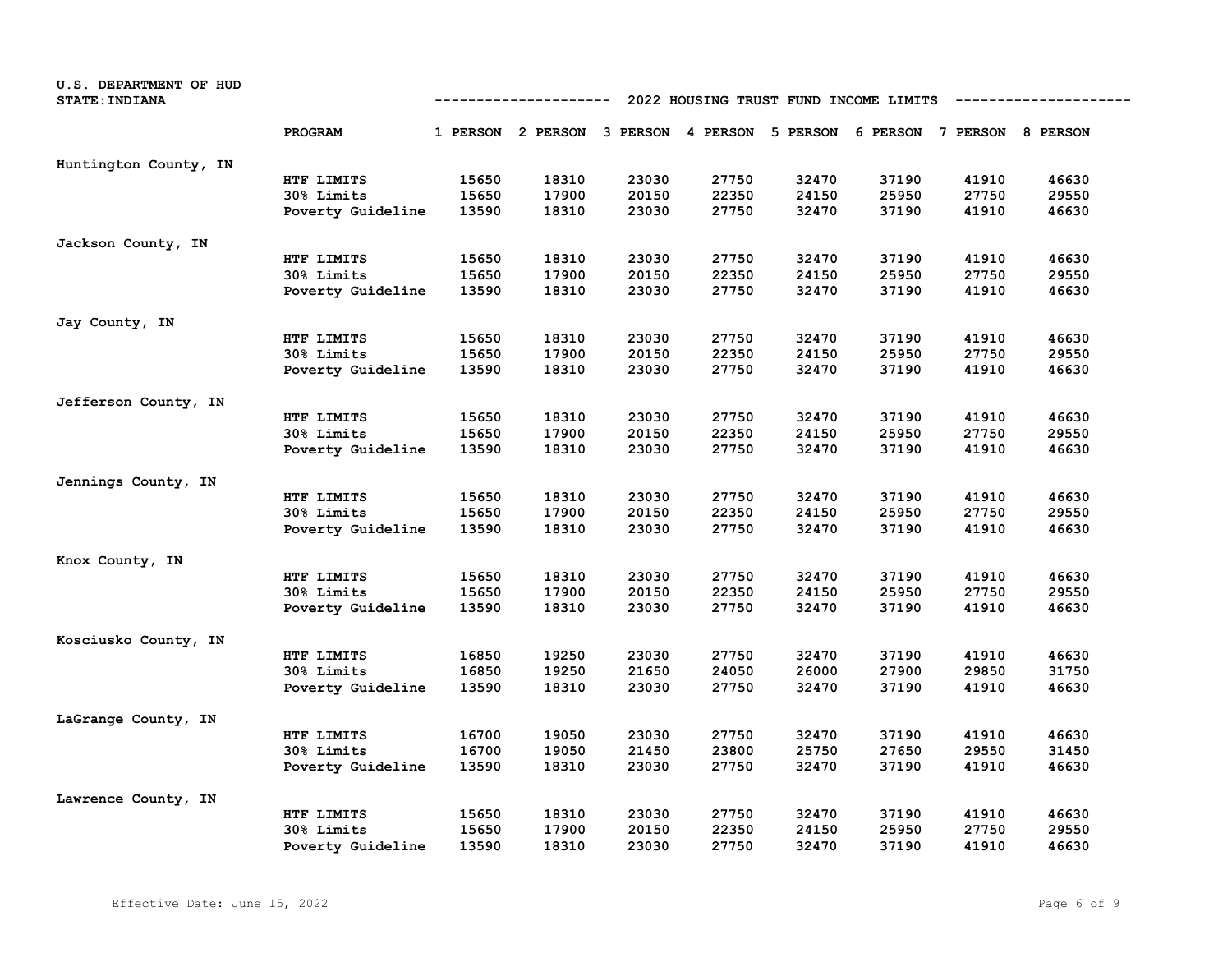| U.S. DEPARTMENT OF HUD<br><b>STATE: INDIANA</b> |                   | 2022 HOUSING TRUST FUND INCOME LIMITS<br>---------- |                                                                         |       |       |       |       |       |       |
|-------------------------------------------------|-------------------|-----------------------------------------------------|-------------------------------------------------------------------------|-------|-------|-------|-------|-------|-------|
|                                                 | PROGRAM           |                                                     | 1 PERSON 2 PERSON 3 PERSON 4 PERSON 5 PERSON 6 PERSON 7 PERSON 8 PERSON |       |       |       |       |       |       |
| Marshall County, IN                             |                   |                                                     |                                                                         |       |       |       |       |       |       |
|                                                 | HTF LIMITS        | 15650                                               | 18310                                                                   | 23030 | 27750 | 32470 | 37190 | 41910 | 46630 |
|                                                 | 30% Limits        | 15650                                               | 17900                                                                   | 20150 | 22350 | 24150 | 25950 | 27750 | 29550 |
|                                                 | Poverty Guideline | 13590                                               | 18310                                                                   | 23030 | 27750 | 32470 | 37190 | 41910 | 46630 |
| Martin County, IN                               |                   |                                                     |                                                                         |       |       |       |       |       |       |
|                                                 | HTF LIMITS        | 15650                                               | 18310                                                                   | 23030 | 27750 | 32470 | 37190 | 41910 | 46630 |
|                                                 | 30% Limits        | 15650                                               | 17900                                                                   | 20150 | 22350 | 24150 | 25950 | 27750 | 29550 |
|                                                 | Poverty Guideline | 13590                                               | 18310                                                                   | 23030 | 27750 | 32470 | 37190 | 41910 | 46630 |
| Miami County, IN                                |                   |                                                     |                                                                         |       |       |       |       |       |       |
|                                                 | HTF LIMITS        | 15650                                               | 18310                                                                   | 23030 | 27750 | 32470 | 37190 | 41910 | 46630 |
|                                                 | 30% Limits        | 15650                                               | 17900                                                                   | 20150 | 22350 | 24150 | 25950 | 27750 | 29550 |
|                                                 | Poverty Guideline | 13590                                               | 18310                                                                   | 23030 | 27750 | 32470 | 37190 | 41910 | 46630 |
| Montgomery County, IN                           |                   |                                                     |                                                                         |       |       |       |       |       |       |
|                                                 | HTF LIMITS        | 15650                                               | 18310                                                                   | 23030 | 27750 | 32470 | 37190 | 41910 | 46630 |
|                                                 | 30% Limits        | 15650                                               | 17900                                                                   | 20150 | 22350 | 24150 | 25950 | 27750 | 29550 |
|                                                 | Poverty Guideline | 13590                                               | 18310                                                                   | 23030 | 27750 | 32470 | 37190 | 41910 | 46630 |
| Noble County, IN                                |                   |                                                     |                                                                         |       |       |       |       |       |       |
|                                                 | HTF LIMITS        | 15650                                               | 18310                                                                   | 23030 | 27750 | 32470 | 37190 | 41910 | 46630 |
|                                                 | 30% Limits        | 15650                                               | 17900                                                                   | 20150 | 22350 | 24150 | 25950 | 27750 | 29550 |
|                                                 | Poverty Guideline | 13590                                               | 18310                                                                   | 23030 | 27750 | 32470 | 37190 | 41910 | 46630 |
| Orange County, IN                               |                   |                                                     |                                                                         |       |       |       |       |       |       |
|                                                 | HTF LIMITS        | 15650                                               | 18310                                                                   | 23030 | 27750 | 32470 | 37190 | 41910 | 46630 |
|                                                 | 30% Limits        | 15650                                               | 17900                                                                   | 20150 | 22350 | 24150 | 25950 | 27750 | 29550 |
|                                                 | Poverty Guideline | 13590                                               | 18310                                                                   | 23030 | 27750 | 32470 | 37190 | 41910 | 46630 |
| Perry County, IN                                |                   |                                                     |                                                                         |       |       |       |       |       |       |
|                                                 | HTF LIMITS        | 15650                                               | 18310                                                                   | 23030 | 27750 | 32470 | 37190 | 41910 | 46630 |
|                                                 | 30% Limits        | 15650                                               | 17900                                                                   | 20150 | 22350 | 24150 | 25950 | 27750 | 29550 |
|                                                 | Poverty Guideline | 13590                                               | 18310                                                                   | 23030 | 27750 | 32470 | 37190 | 41910 | 46630 |
| Pike County, IN                                 |                   |                                                     |                                                                         |       |       |       |       |       |       |
|                                                 | HTF LIMITS        | 15650                                               | 18310                                                                   | 23030 | 27750 | 32470 | 37190 | 41910 | 46630 |
|                                                 | 30% Limits        | 15650                                               | 17900                                                                   | 20150 | 22350 | 24150 | 25950 | 27750 | 29550 |
|                                                 | Poverty Guideline | 13590                                               | 18310                                                                   | 23030 | 27750 | 32470 | 37190 | 41910 | 46630 |
| Pulaski County, IN                              |                   |                                                     |                                                                         |       |       |       |       |       |       |
|                                                 | HTF LIMITS        | 15650                                               | 18310                                                                   | 23030 | 27750 | 32470 | 37190 | 41910 | 46630 |
|                                                 | 30% Limits        | 15650                                               | 17900                                                                   | 20150 | 22350 | 24150 | 25950 | 27750 | 29550 |
|                                                 | Poverty Guideline | 13590                                               | 18310                                                                   | 23030 | 27750 | 32470 | 37190 | 41910 | 46630 |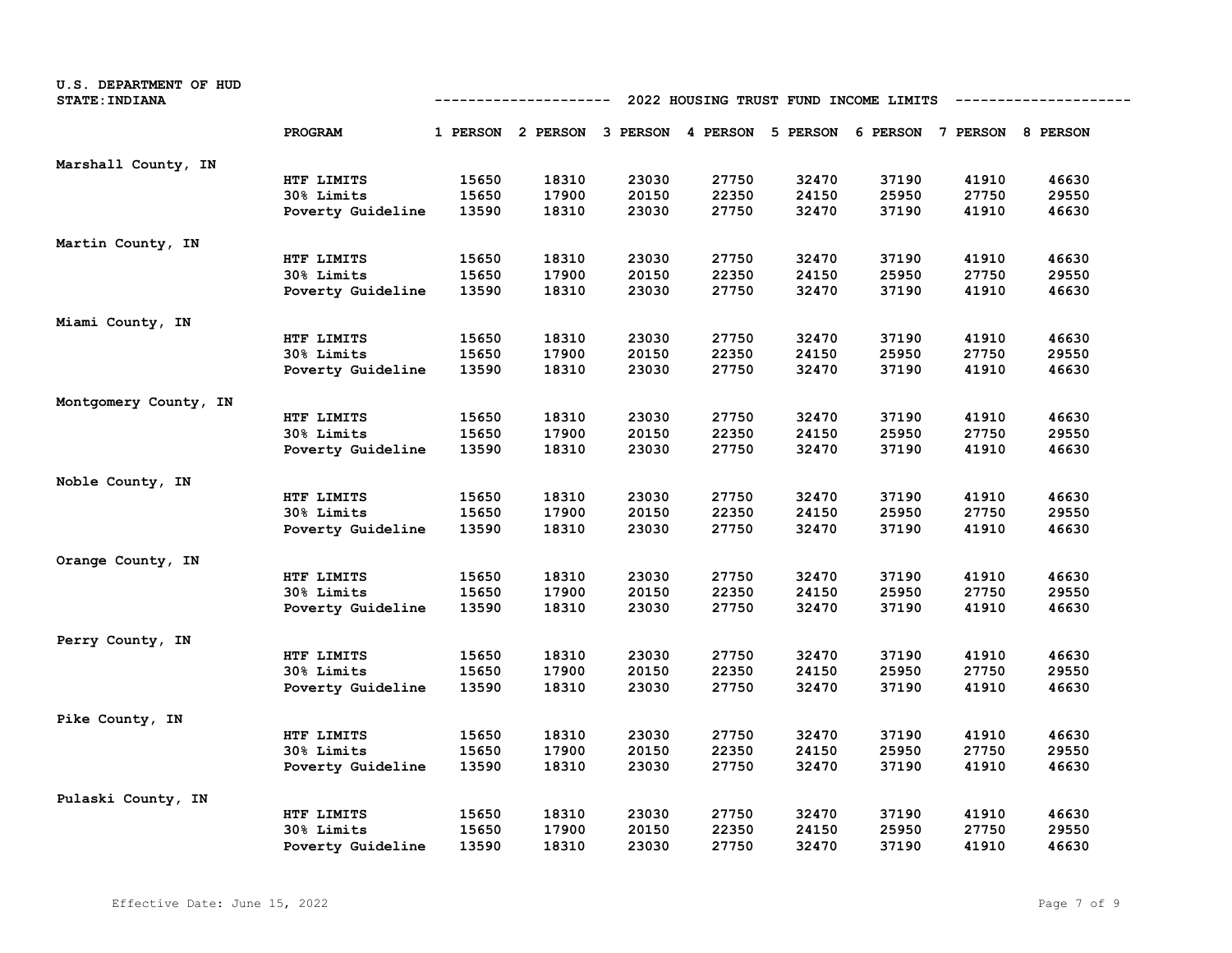| U.S. DEPARTMENT OF HUD<br><b>STATE: INDIANA</b> | 2022 HOUSING TRUST FUND INCOME LIMITS<br>-----------------<br>---------- |       |                                     |       |       |                                     |       |       |       |
|-------------------------------------------------|--------------------------------------------------------------------------|-------|-------------------------------------|-------|-------|-------------------------------------|-------|-------|-------|
|                                                 | PROGRAM                                                                  |       | 1 PERSON 2 PERSON 3 PERSON 4 PERSON |       |       | 5 PERSON 6 PERSON 7 PERSON 8 PERSON |       |       |       |
| Randolph County, IN                             |                                                                          |       |                                     |       |       |                                     |       |       |       |
|                                                 | HTF LIMITS                                                               | 15650 | 18310                               | 23030 | 27750 | 32470                               | 37190 | 41910 | 46630 |
|                                                 | 30% Limits                                                               | 15650 | 17900                               | 20150 | 22350 | 24150                               | 25950 | 27750 | 29550 |
|                                                 | Poverty Guideline                                                        | 13590 | 18310                               | 23030 | 27750 | 32470                               | 37190 | 41910 | 46630 |
| Ripley County, IN                               |                                                                          |       |                                     |       |       |                                     |       |       |       |
|                                                 | HTF LIMITS                                                               | 16450 | 18800                               | 23030 | 27750 | 32470                               | 37190 | 41910 | 46630 |
|                                                 | 30% Limits                                                               | 16450 | 18800                               | 21150 | 23450 | 25350                               | 27250 | 29100 | 31000 |
|                                                 | Poverty Guideline                                                        | 13590 | 18310                               | 23030 | 27750 | 32470                               | 37190 | 41910 | 46630 |
| Rush County, IN                                 |                                                                          |       |                                     |       |       |                                     |       |       |       |
|                                                 | HTF LIMITS                                                               | 15650 | 18310                               | 23030 | 27750 | 32470                               | 37190 | 41910 | 46630 |
|                                                 | 30% Limits                                                               | 15650 | 17900                               | 20150 | 22350 | 24150                               | 25950 | 27750 | 29550 |
|                                                 | Poverty Guideline                                                        | 13590 | 18310                               | 23030 | 27750 | 32470                               | 37190 | 41910 | 46630 |
| Scott County, IN                                |                                                                          |       |                                     |       |       |                                     |       |       |       |
|                                                 | HTF LIMITS                                                               | 15650 | 18310                               | 23030 | 27750 | 32470                               | 37190 | 41910 | 46630 |
|                                                 | 30% Limits                                                               | 15650 | 17900                               | 20150 | 22350 | 24150                               | 25950 | 27750 | 29550 |
|                                                 | Poverty Guideline                                                        | 13590 | 18310                               | 23030 | 27750 | 32470                               | 37190 | 41910 | 46630 |
| Spencer County, IN                              |                                                                          |       |                                     |       |       |                                     |       |       |       |
|                                                 | HTF LIMITS                                                               | 17400 | 19850                               | 23030 | 27750 | 32470                               | 37190 | 41910 | 46630 |
|                                                 | 30% Limits                                                               | 17400 | 19850                               | 22350 | 24800 | 26800                               | 28800 | 30800 | 32750 |
|                                                 | Poverty Guideline                                                        | 13590 | 18310                               | 23030 | 27750 | 32470                               | 37190 | 41910 | 46630 |
| Starke County, IN                               |                                                                          |       |                                     |       |       |                                     |       |       |       |
|                                                 | HTF LIMITS                                                               | 15650 | 18310                               | 23030 | 27750 | 32470                               | 37190 | 41910 | 46630 |
|                                                 | 30% Limits                                                               | 15650 | 17900                               | 20150 | 22350 | 24150                               | 25950 | 27750 | 29550 |
|                                                 | Poverty Guideline                                                        | 13590 | 18310                               | 23030 | 27750 | 32470                               | 37190 | 41910 | 46630 |
| Steuben County, IN                              |                                                                          |       |                                     |       |       |                                     |       |       |       |
|                                                 | HTF LIMITS                                                               | 16350 | 18700                               | 23030 | 27750 | 32470                               | 37190 | 41910 | 46630 |
|                                                 | 30% Limits                                                               | 16350 | 18700                               | 21050 | 23350 | 25250                               | 27100 | 29000 | 30850 |
|                                                 | Poverty Guideline                                                        | 13590 | 18310                               | 23030 | 27750 | 32470                               | 37190 | 41910 | 46630 |
| Switzerland County, IN                          |                                                                          |       |                                     |       |       |                                     |       |       |       |
|                                                 | HTF LIMITS                                                               | 15650 | 18310                               | 23030 | 27750 | 32470                               | 37190 | 41910 | 46630 |
|                                                 | 30% Limits                                                               | 15650 | 17900                               | 20150 | 22350 | 24150                               | 25950 | 27750 | 29550 |
|                                                 | Poverty Guideline                                                        | 13590 | 18310                               | 23030 | 27750 | 32470                               | 37190 | 41910 | 46630 |
| Tipton County, IN                               |                                                                          |       |                                     |       |       |                                     |       |       |       |
|                                                 | HTF LIMITS                                                               | 17300 | 19750                               | 23030 | 27750 | 32470                               | 37190 | 41910 | 46630 |
|                                                 | 30% Limits                                                               | 17300 | 19750                               | 22200 | 24650 | 26650                               | 28600 | 30600 | 32550 |
|                                                 | Poverty Guideline                                                        | 13590 | 18310                               | 23030 | 27750 | 32470                               | 37190 | 41910 | 46630 |